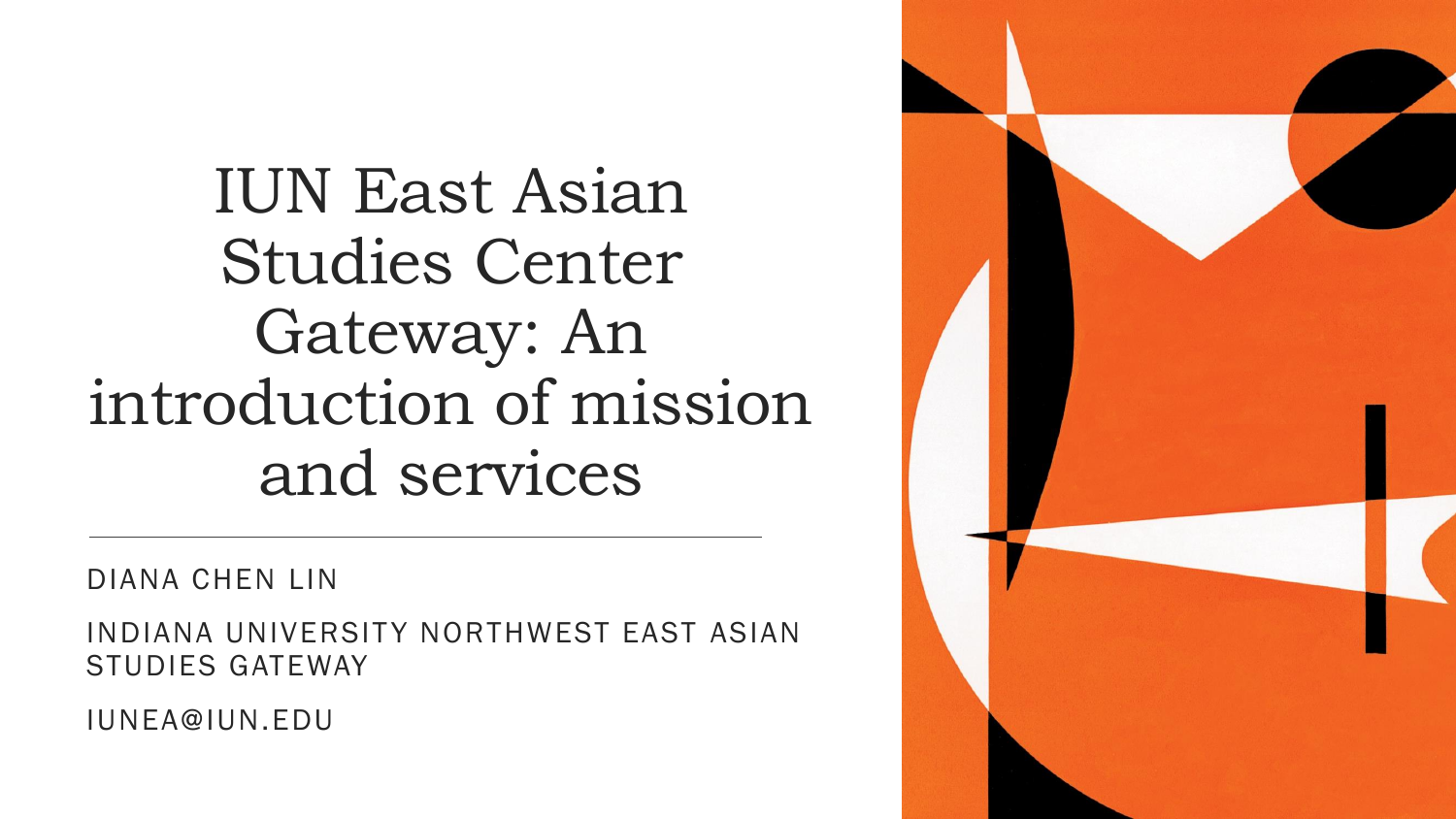# Introduction to the IUN EASC Gateway

We are an outpost to the Indiana University Bloomington East Asian Studies Center and get our funding from IUB EASC's federal Title VI grant for international and foreign language education. Funding is for a part-time student assistant and East Asian studies outreach activities.

Office space is provided by IUN College of Arts and Sciences, in the Arts and Sciences building at 3400 Broadway, Gary IN.

We work with IUB EASC, the IUN EVCAA's office, IUN Asian American Student Association, IUN Student Government, and Dean Mark Sperling of IUN SOE in our outreach activities.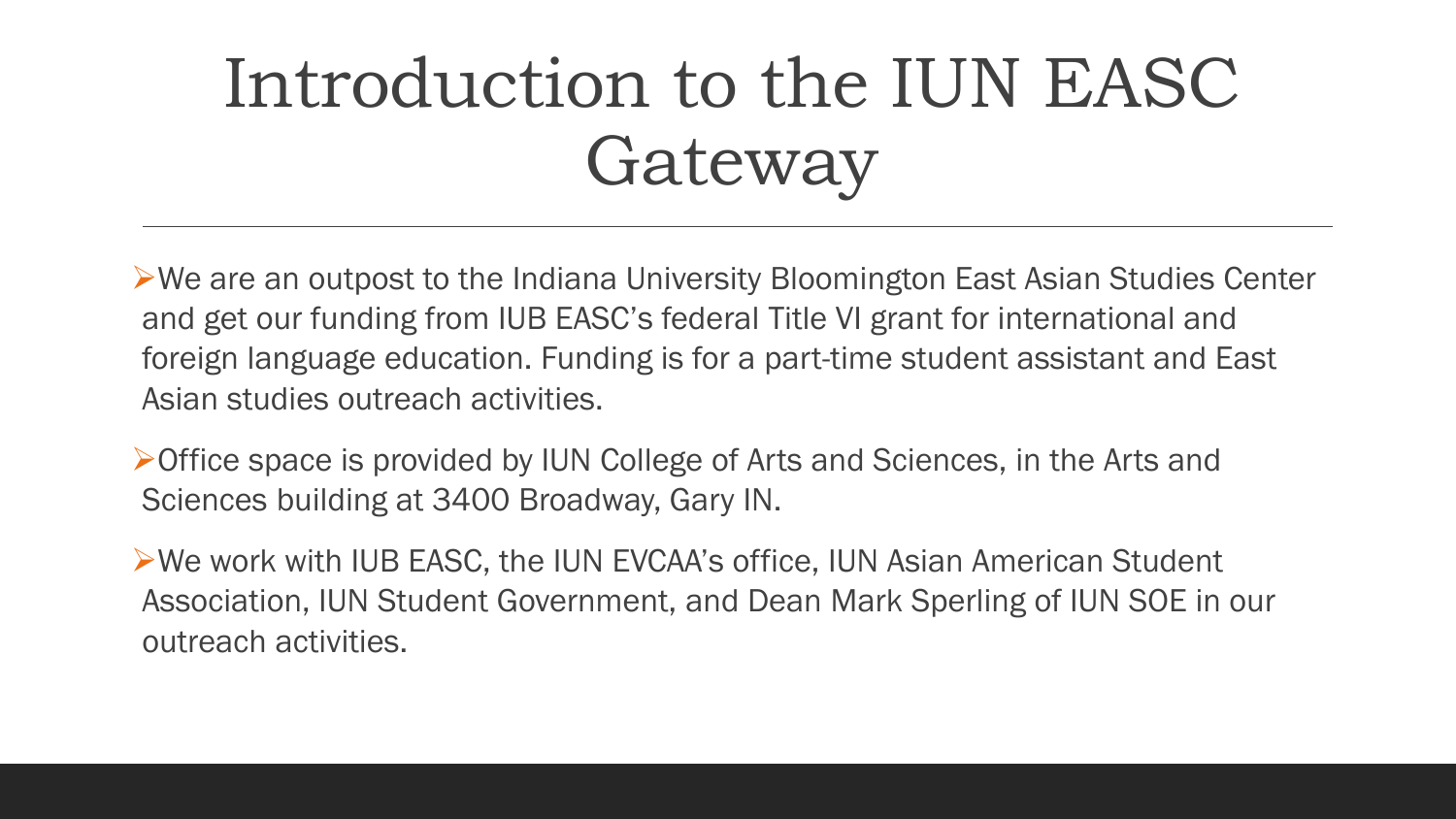## Mission

**\*To provide greater access of knowledge about East Asia to IUN** students

**\*** To help local high schools integrate East Asian content into their curriculum

**\*** To introduce East Asia to local communities and businesses and provide advice on practical issues concerning dealings with East Asian countries or businesses.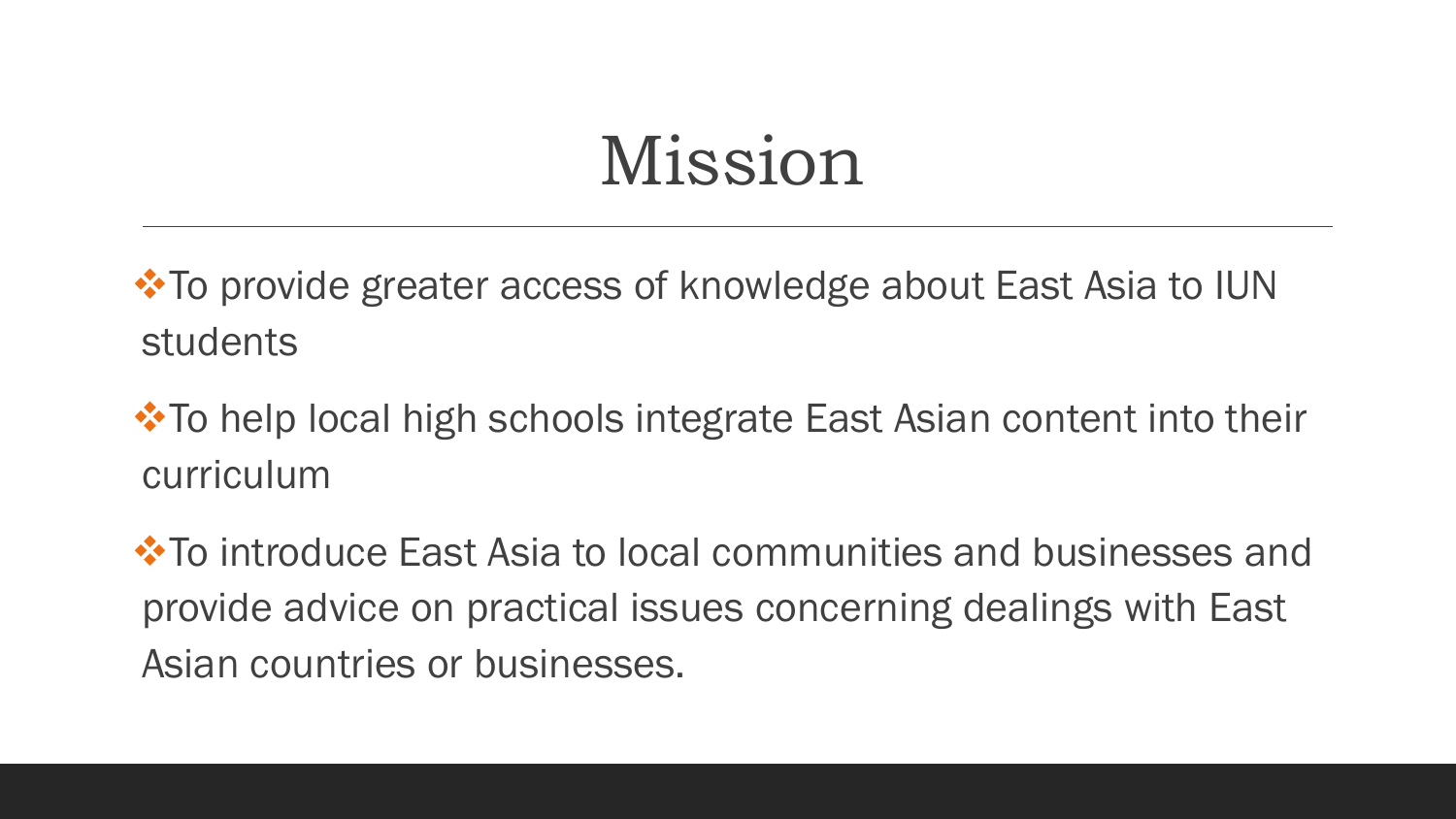### Services

We work with the IUN Student Government and Asian American Student Association to network with those who are interested in working in/studying East Asia after graduation, and provide them with counseling and resources, and direct those who want to pursue graduate studies related to East Asia to IUB EASC for further advising.

We participate in and organize East Asia related activities on campus, such as Asia Day.

We reach out to local high schools and communities, such as through this venue, and seek to solicit queries for information about East Asia and provide suggestions/help on how to integrate East Asia into social studies curriculum.

**OD** Down the road, we hope to send IUN student culture ambassadors to local high schools for small talks/outreach activities about East Asia.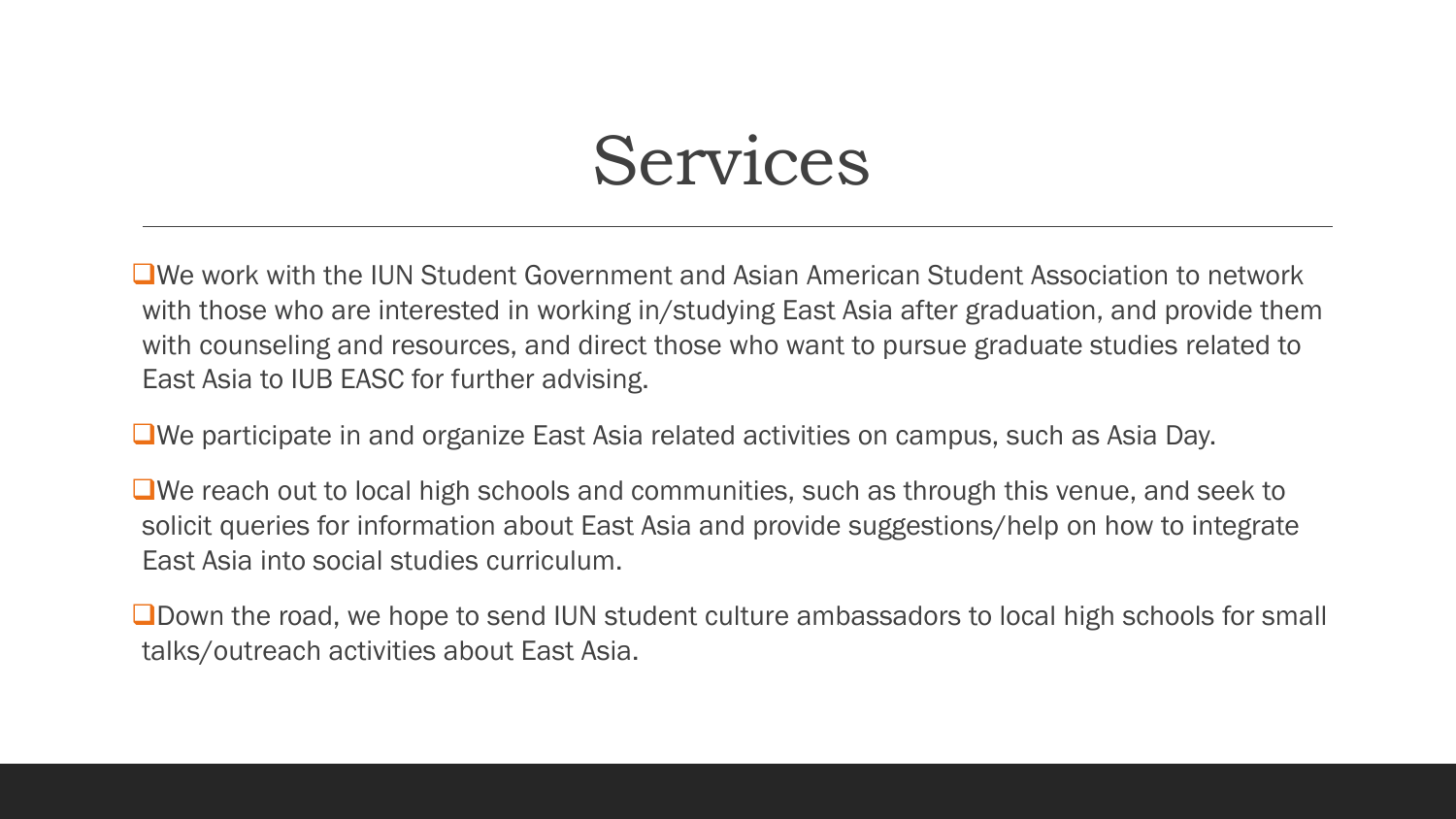# 2022 NCTA TEACHING ABOUT ASIA ONLINE SEMINAR

Applications welcome from full-time middle and high school educators in IN state. Elementary educators may also apply. Priority given to teachers of social studies, world history, geography, world cultures, economics, arts, and literature.

Benefits:

1) Build a solid foundation for teaching about East Asian history and culture

- 2) Free seminar texts and materials
- 3) Earn a personal stipend
- 4) Receive East Asian resource materials

#### 5) Option to earn and pay for three graduate credits from IU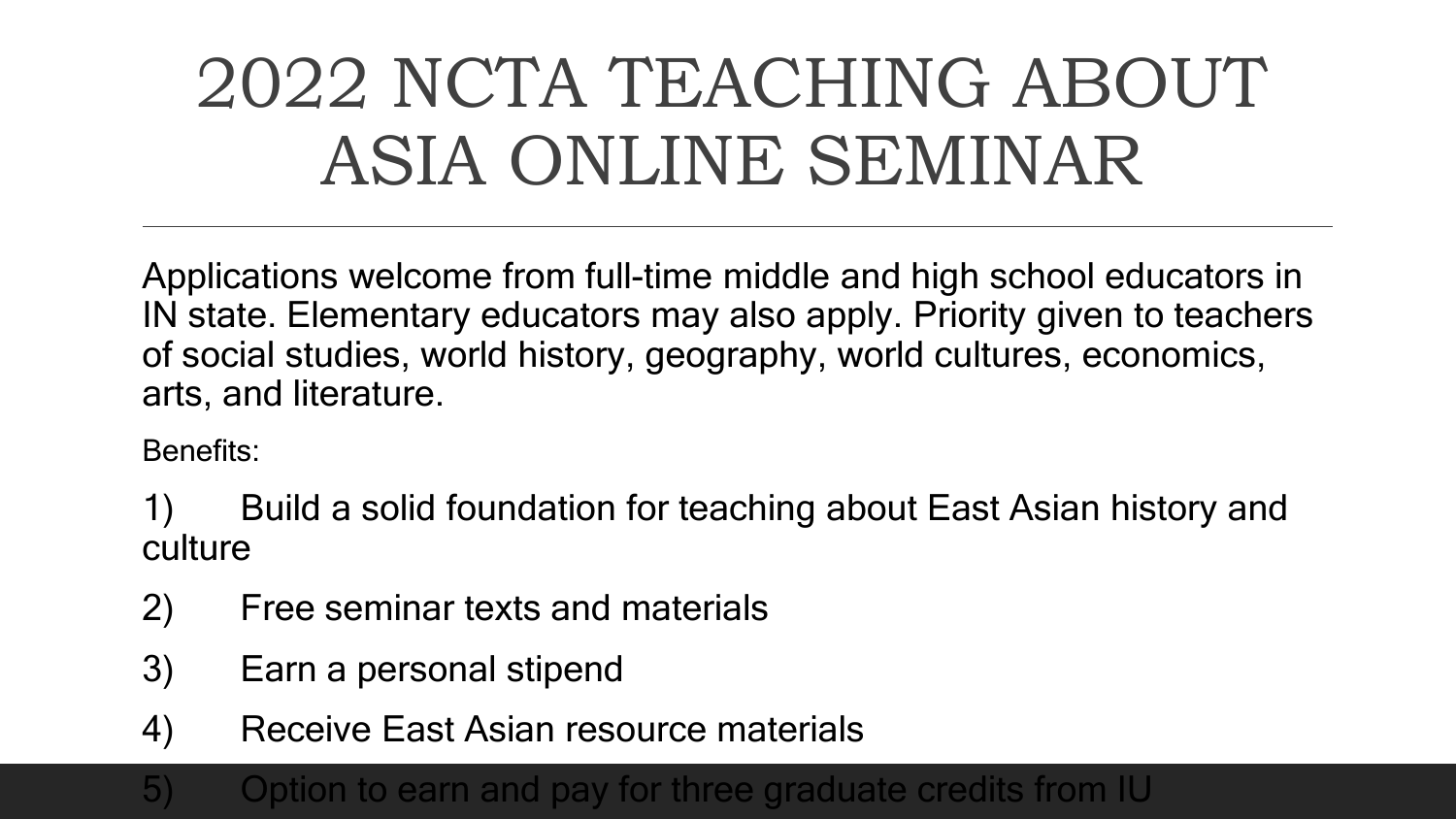#### CLASS DETAILS

Date: February 14 - April 18

Asynchronous Online sessions

To apply, email eascncta@iu.edu

Registration fee: Free

Application deadline: January 14, Friday,